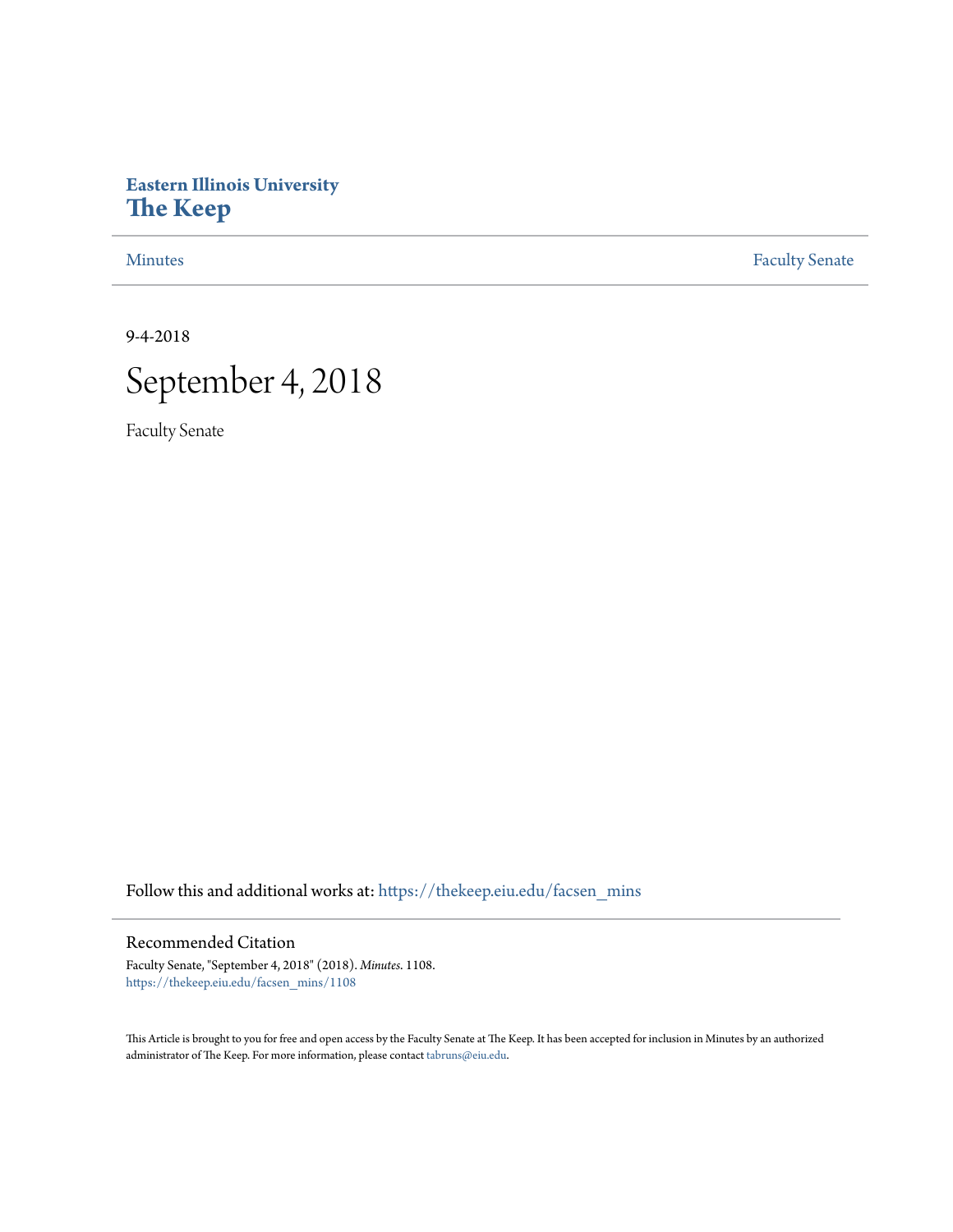*Note: This minutes is a summary of the proceeding, not a verbatim transcript.*

Attendance: Abebe, Brantley, Bruns, Chahyadi, Corrigan, Eckert, Gosse, Hugo, Hung, Oliver, Stowell, Wharram Student Senate Representative: Gordon Guest: Provost Gatrell, Ms. McLaughlin

Stowell called meeting to order at 2 pm.

Motion to approve minutes of Aug 29, 2018 by Corrigan, Stowell second. All in favor, with Chahyadi abstain.

- Bruns: Executive committee will meet with Dr. Glassman next week. Senator Wharram and I met with Provost and President about Presidential Lecture. Last Spring the Senate passed a resolution to request a lecture series on the event of the anniversary celebration of the Lincoln/Douglas Debate. Ms. Mona Davenport, Dr. Sace Elder, and Dr. Mark Hubbard were also present at the meeting. President Glassman will put in a couple thousand dollars to support the event. The organizing effort has been handed off to the Committee on Inclusion and Diversity. The specific topic for the lecture remains to be determined. Possibly – History and Commemoration. Could be speech or lecture about the Lincoln-Douglas Debate.
- Wharram: Seems too ambitious to organize it for this September. Especially if we want it to be the start of a series. The scope is for topics of relevance to the campus, per resolution. Another topic discussed was that Fac Sen might come up with idea for the lecture series for following year.
- Bruns: President Glassman was insistent that the FacSen to be involved in the process. President asked about the experience with the exhibit at Booth. Corrigan and Brantley can chime in, but the success depends on the topic of the exhibit. So as the first topic of the series, should we follow the resolution or pick a new topic.
- Corrigan: Yes the success is dependent on the topic. Also the timing of the exhibit. Kind of hard to round up speakers with reduced staff level.
- Brantley: Internally we need time to prepare the exhibit. If it is a small exhibit for one talk, then it might not be too demanding on faculty time. But the library staff involved will need time to gather info and develop the material. The success also depends on whether the exhibit is a traveling one, which we receive grants for, with all the pieces already in place, or if it all has to be made in house.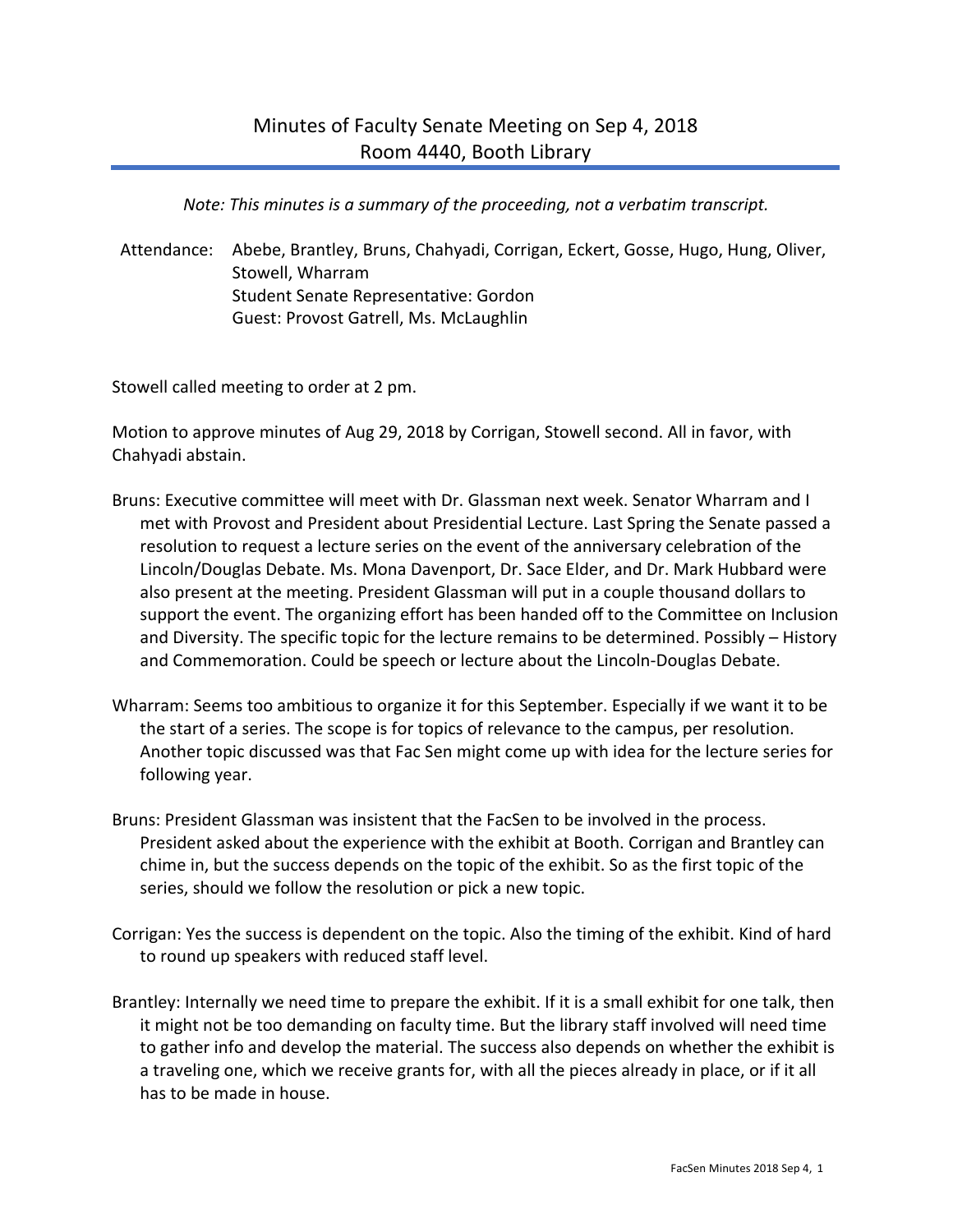Bruns: Given this, is it okay to deviate from the topic on resolution?

Wharram: One thing Sace suggested was to get a speaker on the politics of commemoration. That is clearly tied to the topic to last year. She said that would be best way to honor the resolution. This will likely take place in Spring. That idea seems to be one that we all thought was best. Other comments?

Corrigan: Far as lecture series goes, this is a once a year?

Wharram: Yes.

- Corrigan: So if we do it in Spring, then will we do it every Spring? It's good to have some consistency.
- Bruns: The details are still being worked out, but the intent is to have it once a year.
- Wharram: This was in the Spring resolution that we recommended President to set up a series on topics of significance to campus and community. Fall date is impossible this year due to lack of time. So this year will be Spring, but not sure if it will have to be Spring every year.
- Brantley: Since this is a special year commemorating the debate it is a good thing to do it now. But it's not odd to do the next one in Fall. In the beginning of the semester there are a lot of activities oriented to the students organized by the Office of Student Affairs, so it will be good for the Office of Academic Affairs activity be present. The Fall semester also catches students coming back.
- Abebe: Our intent is for the Pres office to do this lecture series. We didn't suggest specific time. Only that it is yearly. It is great that the President has followed through with the suggestion. What is interesting to me is to have the Inclusivity committee to organize.
- Gatrell: He will consult the inclusive committee. Depends on the theme there will be specific committee to organize. But it will come out of the President's and Provost's office.
- Wharram: Given this particular topic it makes sense to have participants from the History Department.
- Abebe: My concern is that if it comes out of Inclusivity office. It might lose some of the gravitas as if coming from Presidents Office. It will be a different series than other. It will miss some of the meaning. It's up to him to do what he would.
- Gatrell: I think that's where we are. Going forward, we will solicit ideas for themes from FacSen for the following year. Once theme is found, then reach out to appropriate stakeholders and then to establish committee moving forward. It's more a consultation.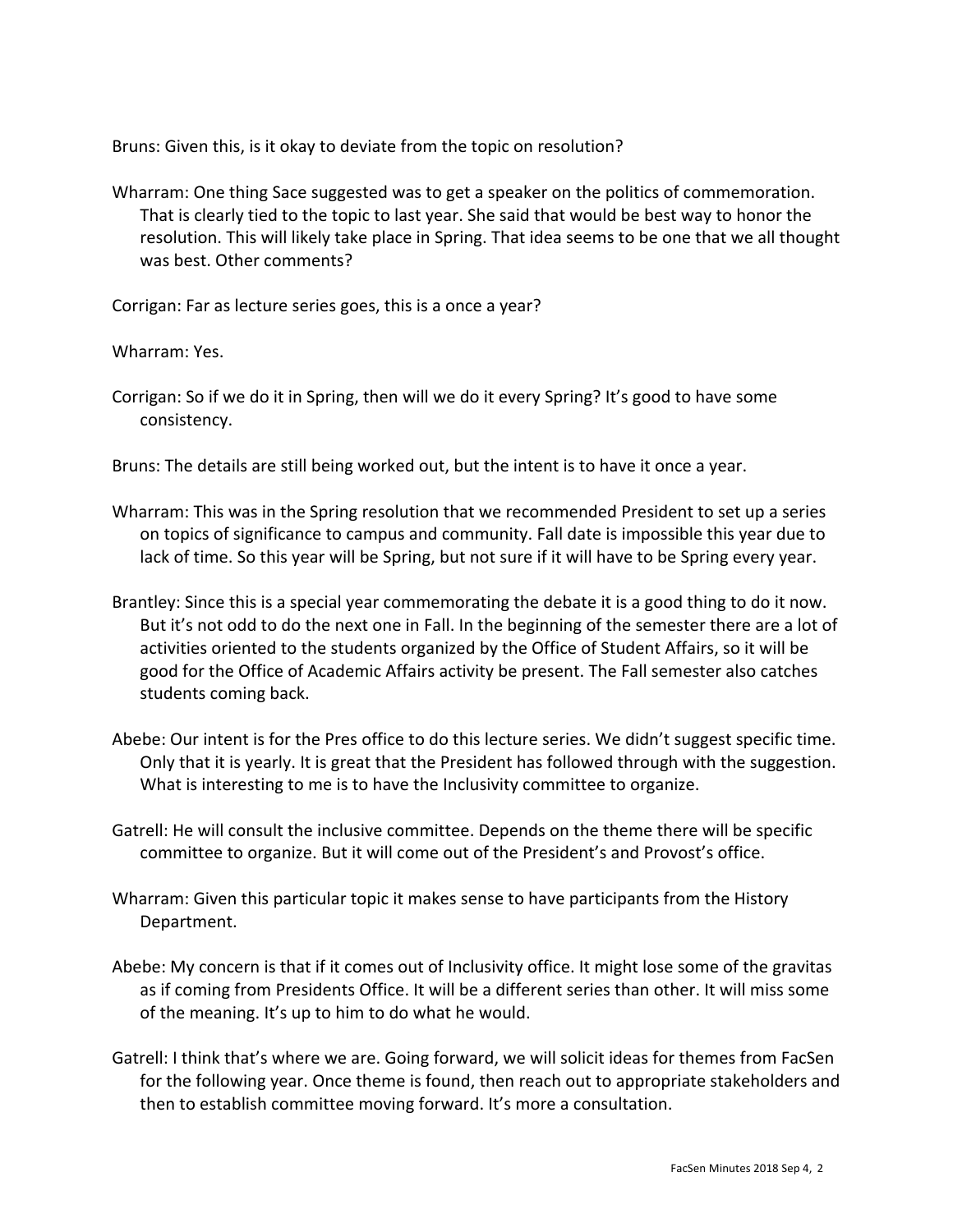Eckert: Thought we asked Bailey to take charge on this since he felt strongly about it. Did we?

- Bruns: I did attempt to ask him. As a Presidential series, it has now become a bigger thing. Also Bailey couldn't attend so he recommended Hubbard. Commend Glassman on committing to doing the series and to allocate money for the series. It's great that he's happy to follow the theme recommended from FacSen. I don't have a clear idea yet what you all's opinion is on the topic. Does the topic that is broader than the resolution make sense?
- Abebe: I think that should be left to the Pres office to decide. I don't think we need to have it defined right now. I'd like to see it left as wide as possible, as broad as possible.
- Hung: I think the theme was the one we offered last year about the historic impact and significance of specific commemorative naming events. It doesn't have to be specifically about the LD debate itself. If it's about the naming and commemoration I think it fits the Senate's intent. Our intent was to have a forum, a place for dialogue on the issue; to have speakers to come in with a view and to engage the campus community. Whether it's specifically about the debate or the commemorating aspect of it I personally prefer the latter, because I think that's what we're struggling with, not the historical detail of the debate. The debate itself is worthy of celebrating because of the anniversary. Whether these two things need to be the same? I don't know. Whether we have the human resources and energy to do two lecture series? I don't know. But as an inaugural Presidential Series, I think the topic of Commemorating our Past, within the context of a more evolved understanding of social Justice, I think that's a pertinent topic.
- Brantley: I think that's a national topic. It's still going on. It is an issue that came to local interest with last year's renaming effort. I think the politics of commemoration is a good idea. Many of our exhibits at Booth are commemorative in nature. This Fall we're doing an exhibit on the 1918 flu pandemic. In spring we will do 50<sup>th</sup> anniversary of moon landing. It will be out of this world. It is not very controversial and has wide appeal. But currently the topic of historical commemoration about civil war era can be controversial nationally. So I think the topic can be pretty broad and general.
- Hugo: Let's say we pick a different topic in Spring. Then will we still talk about Lincoln-Douglas debate? I thought the intent was to address the perceived lack of awareness of the LD Debate amongst students. I thought the intent was to reach out and bring more awareness to the campus. So will it be a second thing then that we need to do?

Bruns: No there won't be a second thing.

Brantley: I think the topic of commemoration encompasses both the debate itself as well as the local relevance.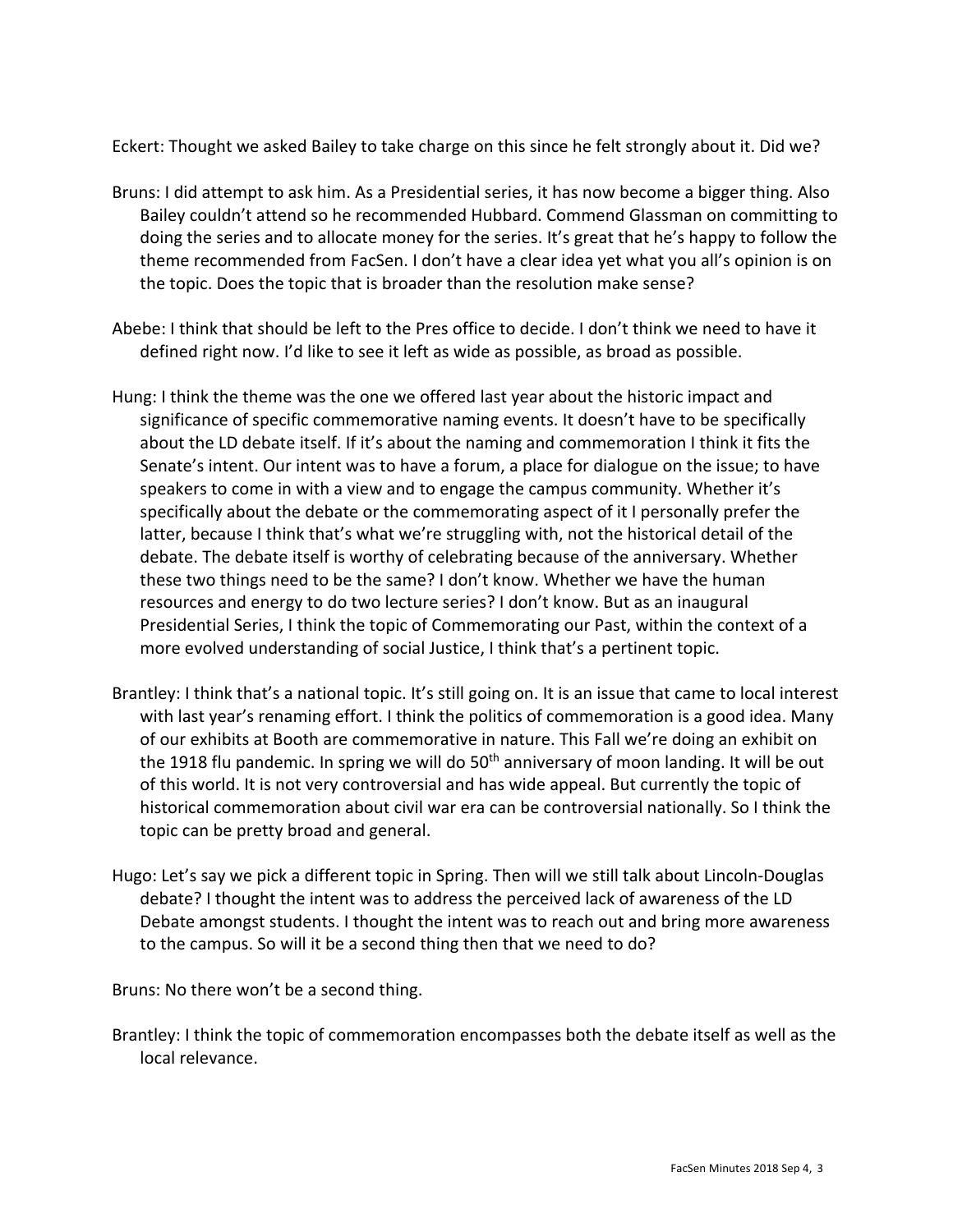- Hugo: Yeah, I think we do need to hit on the historic even itself because that's what we talked about originally. We can keep it more open but that's what we decided on.
- Hung: I actually agree with Senator Hugo too. Part of the genesis of the resolution was to address the issue to the campus about the place and event of the LD debate so that the campus as a whole can become better aware of these issues. Would it be okay to suggest that the inaugural series may be not a single lecture but one-and-a-half? So have one speaker on the history, and then one on the commemoration. So we can have our own historian about the time and place of the debate. Because that is different from the second topic, which is how do we commemorate historical events that in modern time, can be problematic. Let's not choose, let's do both. Because it will be from two speakers.

Bruns: Well that's not going to happen unless you volunteer to be on the second committee.

Hung: Okay, I will.

Bruns: As Abebe was saying, our role is not to run it. Just make suggestions.

- Brantley: What is the relationship of meeting with Dr. Hubbard and Dr. Elder and MS. Davenport in the planning meeting
- Gatrell Baily specifically asked for Elder and Hubbard. Dr. Glassman invited Senator Bruns as the representative from the Senate. And he thought it touches many campus organizations, so he pulled in Davenport. This fall is too rushed to do it justice. So each year we will consult Senate and formulate new topics. I expect it to change every year.
- Hung: So would it be okay to reflect the current discussion to the planning committee? Would it be enough to get the issue to move ahead or do you want something more specific?
- Gatrell: We just don't want to speak on behalf of Senate. So we want to make sure of the event reflects Senate's intent.
- Bruns: So reflect to the planning committee is that it should address specially in part the debate the historic event of the debate. Other committee reports.
- Stowell: Election committee the call for volunteer to run closes on Friday. If we don't have enough. I might need to extend deadline. Need to do more recruiting. After it ends, a week after that will hold elections.

Hung: Did we get the 1-year CAA replacement volunteer?

Stowell: Yes, we have one volunteer.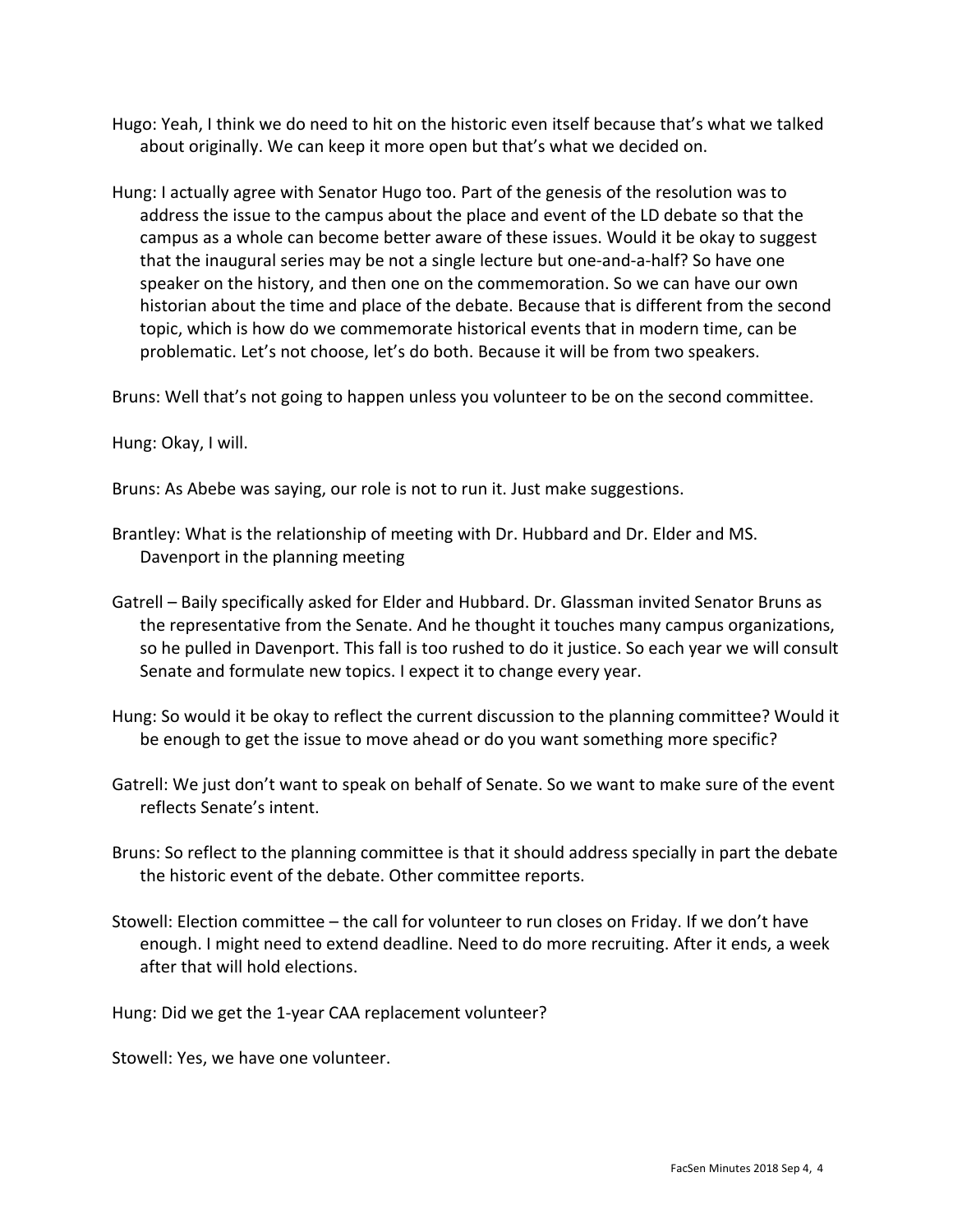Oliver in absentia via Stowell: Thank Chahyadi on joining the nominations committee. Finalized a list of the positions. Sent out to faculty serving on that committee. Requested to be uploaded to Website.

Students/Faculty Relation Report

Gordon: Up to 13 senators. One interview tomorrow. 2 more applications. If all of that works out, then we will have 16. This week will be orientation. Decide to leave application open. To keep open after today.

Hung: So it is after today or up to today?

Gordon: No we are extending to after today.

Staff/Faculty Relations Report

Hung: For the staff committee the first meeting is next week so nothing to report yet. Senators Corrigan and Wharram and I have some communication that we want to coordinate a meeting between the 3 Senates after the Student Senate is more settled. This will be like once or twice a semester. We will meet and touch base and then we can bring issues back to the respective constituents, to keep the communication lines open.

Bruns: When you said "meeting of all three" what do you mean?

Hung: It will be the representative from each of the 3 Senates.

Bruns: Oh I thought you meant all three senates together.

Hung: No. I am not going to try to schedule that. So maybe 2 to 3 people from each constituent to just touch base on issue of the campus that we need to know.

Awards Committee Report – no report Eckert

Forum committee Report

Abebe: forum will be this Thu 3 pm. Please post the posters. Thank provost for the support and providing refreshment. We do appreciate it very much. He's been very supportive in the effort, as well as inviting Provost from ISU. Please invite friends and students to attend. We will be embarrassed if only 10 people show up. I ask for your support in that regard. As before, we should re-evaluate the forum series. The 4 participants in this forum are Aylesworth, Delman, these are highly involved and informed faculty from here. Our own provost who participated last year. Also provost of ISU.

Burns: thanks for pulling together.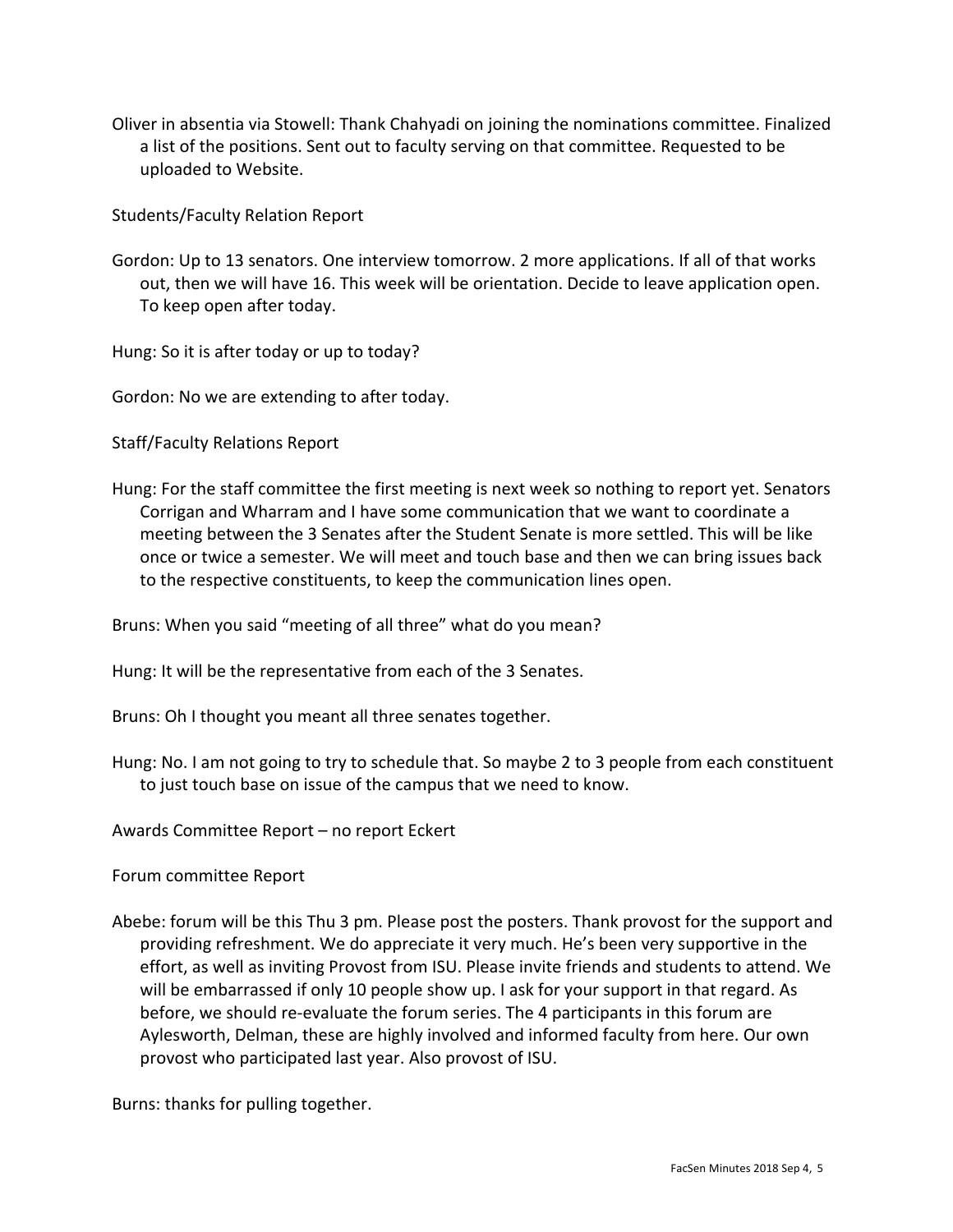## Budget Transparency Report

Hung: Nothing to report on Budget Transparency. Still need to reach out to Business office to get the budget.

Stowell: Carole Collins-Ayanlaja from Educational Leadership. Stowell read the answers.

Bruns. Motion to approve appointment of Dr. Collins-Ayanlaja to the 1-year CAA position, Eckert second. No oppose. No abstain. Motion passed.

#### Provost report

- Gatrell: Before I get into numbers, like to introduce our newest member on campus, our University Counsel Laura McLaughlin.
- McLaughlin: Happy to be here at EIU. Great reputation. Glad to be part of it. One reason to come today is to learn about what you do here at FacSen. My biggest challenge now is to learn how EIU functions and how each parts work with each other. If you can help guide me in that I will really appreciate that. I feel confident in my role as counsel. Previously I was the General Counsel at Logan college near St. Louis. So thank you so much.

Bruns. Thanks for coming.

Gatrell: Enrollment data. Been waiting since Feb when apps started coming in. Before I start, I want to acknowledge the great work and outcome came from faculty. When I see the growth in departments like in English, other programs doing outstanding work at both graduate and undergraduate level. Biology has had several programs last year bringing in students to our campus and their numbers are above the campus average. Very pleased to see faculty engaged in the work of recruitment. We all take pride in our programs and in working with our students. Ultimately that's what makes us successful. That's the reputation that attracted me here is the high quality of outcome and our role as a regional comprehensive. What we did have a direct impact.

In terms of graduate enrollment we have had 3 semesters of growth, now at 3.6%, which exceeds strategic plan target. Transfers up 3.2% that's after having been up 12% in Spring. Total international students, even though we had challenges due to VISA issues, we actually now have more diversity in international students from 52 countries. Previously we've had 46 or 47 before. First time full time 24.5% up. This is really good news. Overall head count we were at 7030-something, we are now 7526. That's a 7% increase. Obviously, there are some dual enrollment numbers in there. But if we subtract that we still outperform our best model projections. This is truly a good day and worthy of celebration. The work from Carla Sander and Rebecca Throneburg on dual enrollment are to be commended. The leadership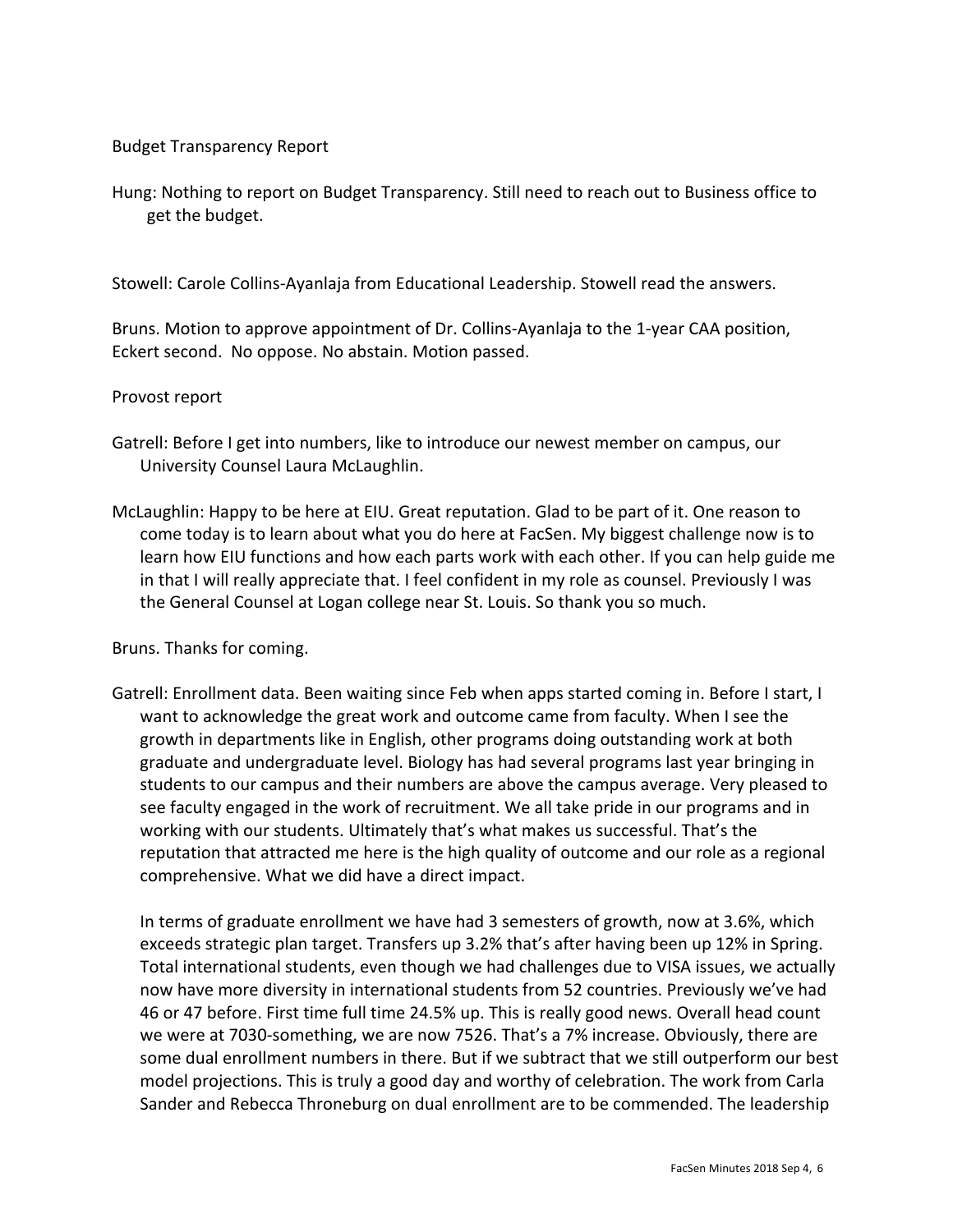from Josh Norman cannot be overstated. His energy, his attention to data-driven decisions. And then of course the leadership of Kelly Miller from the Admissions office, are the major reasons behind these successes. This is truly evidence of hard work, focus on attention to detail, and the Community effort. This is not narrative in campuses around the state. We all should be proud in message the positive things on campus. It is a good day. To celebrate as a community.

As with all things in enrollment and recruitment, we are already thinking to next year. As of today we are up about 18% admits about 22% in applications and tomorrow the number is going to bump up because they've had the weekend to send them in. We will continue to build over the next 3 to 5 years to hit our strategic goals.

Eckert: Is this specific to us? How is the situation for other campuses across Illinois?

- Gatrell: I am not sure what their numbers are. I am positive that our story is unique. The work here is outstanding, and we are going to have a narrative that is unlike anything else.
- Abebe: This is the most positive on campus. This will change things. Norman has done good work. Also commend on your openness and enthusiasm. I think that counts for something. Thank you.

Hung: Any update on the number of Unit A Unit B numbers released this year?

- Gatrell: Somewhere 19 to20 lines, off the top of my head. I don't have the numbers right in front of me. Most of unit A. Some additional searches in Spring. The challenge is that revenue is relatively stable. Need to rebuild enrollment and our reserves. Another round of late searches. Current lines are funded by retirements and late leaves. Authorized accounting search in summer, and multiple searches in music. Priority is to maintain accreditation, to maintain excellence. Still have some attrition going forward. My hope is to be able to do strategic fillings of positions where there are significant gaps.
- Hung: Are there going be new lines in the HHS? Part of the impetus for the new college is to create new programs and new directions. So are we getting new faculty for that, or to repurpose existing ones?
- Gatrell: I see the next year as a year of transition. I think new programs are important, but I think we need to pause. Need to build the structures first before strategically invest. We will invest in new programs but it has to be intentional. We will see invest in HHS in 3 to 5 years yes. But I will wait to see the faculty and dean's wishes. The searches for the Deans are ongoing. I want the next leadership team to make those decisions. The Business and HHS dean search is going. Asked deans to write vision statements. Can't move forward without it. So in the long run we will invest, but right now I want us to take a pause.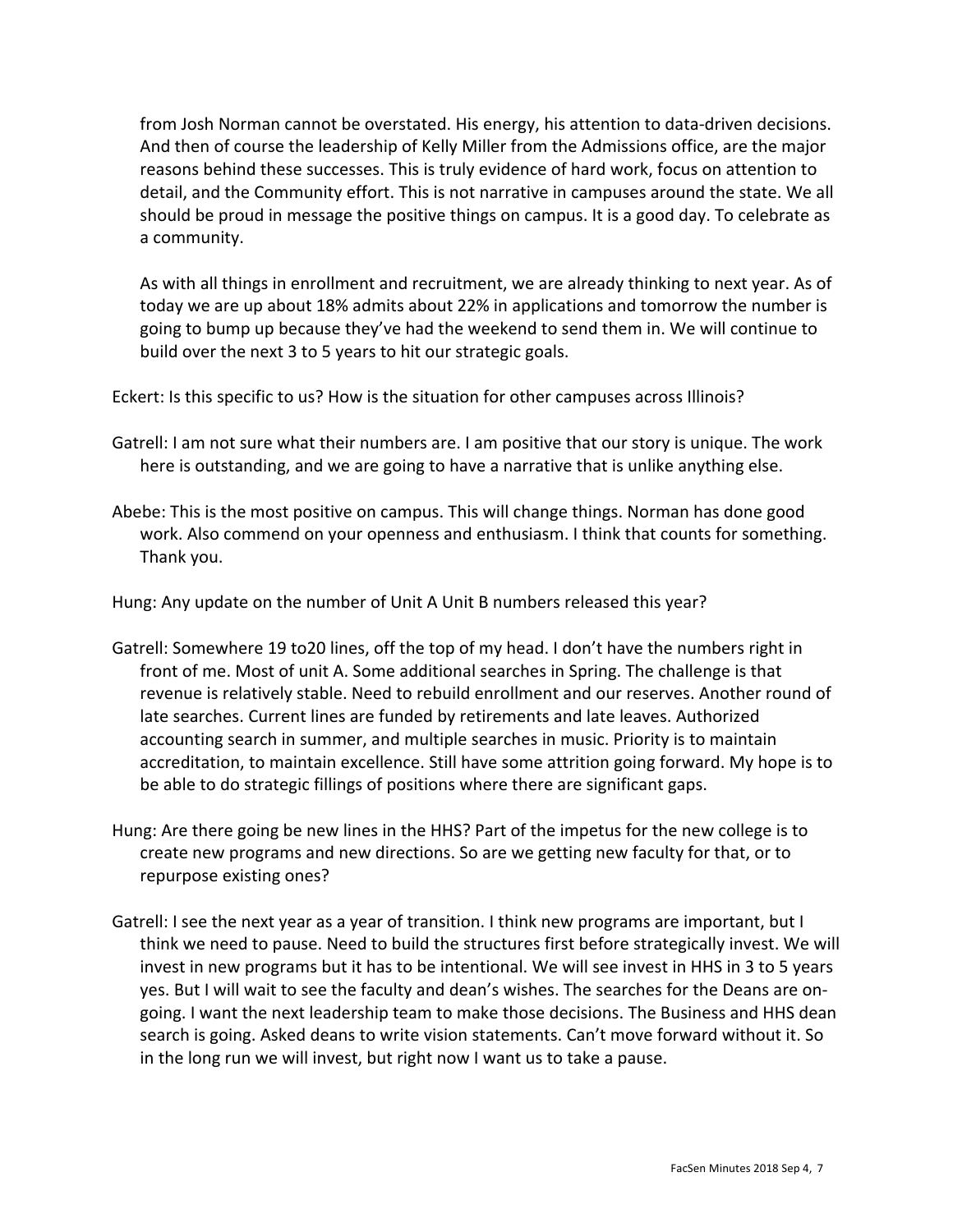- Bruns: One question I have is when you talk about investment in new programs, it is a very important for future growth. Another topic is rebuilding existing programs. Many departments are significantly short of being able to offer full discipline. Any thoughts?
- Gatrell: If you look at the specific lines authorized so far, they are made to fill significant gaps in the programs. We do not enough resources to fill every hole. But we need to make sure we have enough staff to deliver quality exiting programs. Our existing programs come first. Whatever discipline.
- Abebe: One final point I am glad we are not talking about the "bins" we talked about last semester. I like that.
- Gatrell: Yes, I agree. I don't want to talk about that either.

# ACF Update:

Hung: I want to bring attention to the discussion last week on getting ACF members on the Senate. Upon review of our Constitution, there is a statement at the end from a resolution passed several years ago to clarify, specifically, that "faculty" shall mean Unit A, Unit B, and department chair. However, there is also a line in the by-law that says that a faculty is eligible to run for Senate if this is their  $4<sup>th</sup>$  semester or more. Since ACF contracts are renewed every year, there seems to be some contradiction. If a person's contract is renewed every year, where are we counting the  $4<sup>th</sup>$  semester? First date of employment? What if there's a gap because the contract isn't renewed one year? Do we restart the clock? These complications between the language and intent need to be clarified or resolved. That's point one. Point two is that I've given some thoughts to the comments from Senator Abebe from last week, as I always do for his comments. So the last week's comment was that having this conversation about ACF in the Senate is only useful to the extent that there are requests to participate. But we haven't seen these requests, at least not directly. So this becomes a sort of angels-dancing-on-the-head-of-a-pin type discussion. But here's my thinking: as a body of shared governance, if it's in the bylaw that we will have ACF members as part of the community, then it's our duty as a body of governing to make a path clear, visible, and easy, for anyone in the ACF track to participate. The process should not be opaque. It should not be ambiguous. So that if people want to, the opportunity is accessible. I don't think we have done that in the past. I think we need better education, better outreach, better promotion to be honest, to make it clear to these colleagues that while there are some hanging issues about this service not being part of the contract and you're not evaluated on it, but we do value your voice in terms of shared governance. You are anywhere from a third to a quarter of the department, sometimes more. So your voice is clearly a critical part of shared governance on campus. Then let each of them individually to decide where and how to spend their time and whether to participate or not. So those are the two points I want to bring up to the Senate to discuss.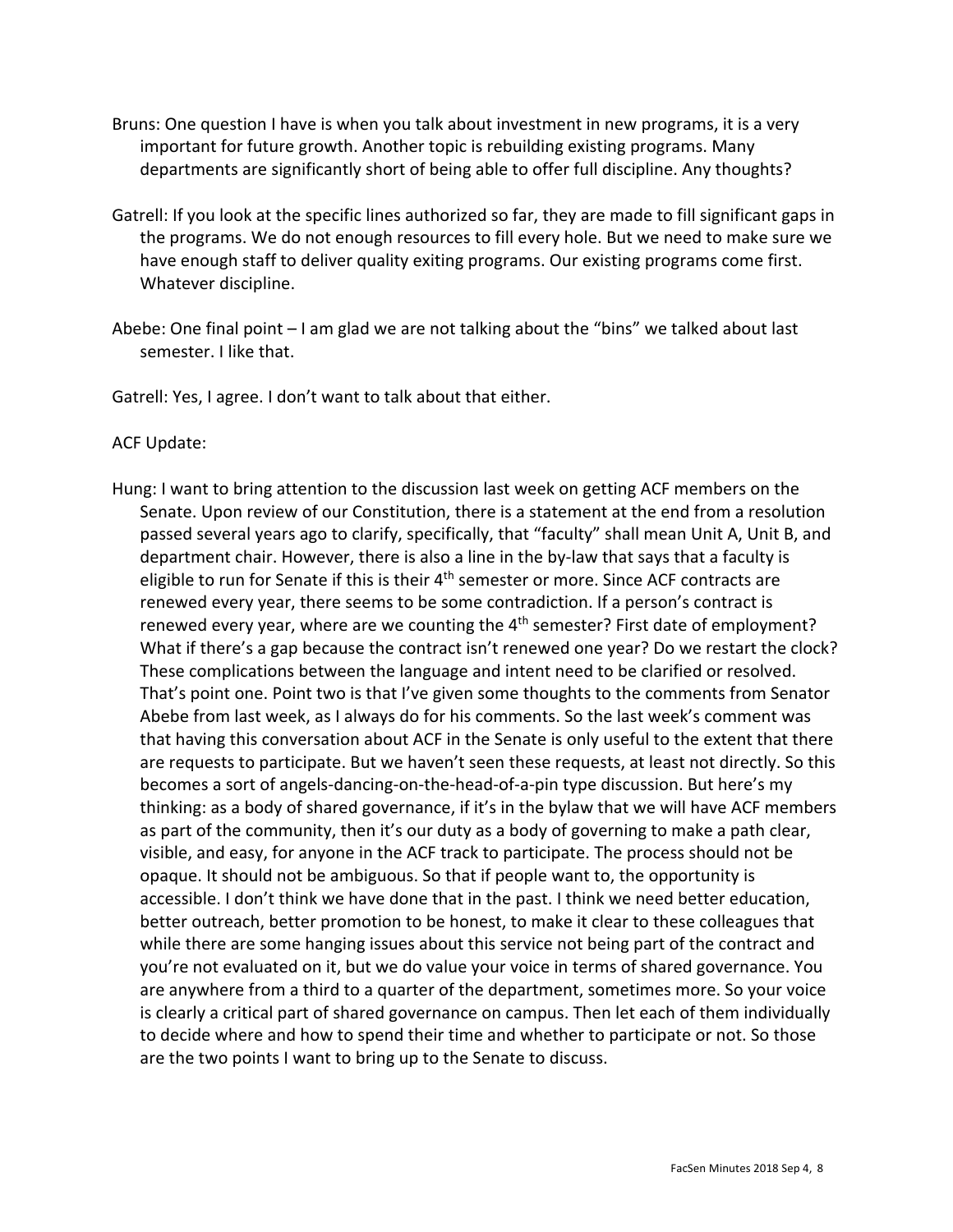Gatrell: I think this dove tails on this this is important notion to me university citizenship. The challenge is to bring them in, to invite them to serve. Citizenship is not just about evaluations. It's something bigger than what's on the DAC. Happy to see this dialogue and an opportunity to reach out to the Unit B members to make everyone feel that they are a part of this community. It's a challenge on every campus as Abebe notices and mentions. But I think encouraging people to participate, asking them to serve. The invitation is the important piece. Over coffee or face to face. To make known to them that they are eligible to serve. I want to applaud the Senate for having this dialogue. I do think those colleagues do have many important things to share with us, like advising and workload. That impacts not just in the UPI context, but also impact our shared lived environment. On the technical side, I want to clarify the "4 semesters" is the total number of semesters to service.

Eckert: So you mentioned ACF and Unit B – are they different?

Gatrell: Well, that depends. Billy can you chime in?

Hung: So "Unit B" includes 2 tracks. It includes both Annually Contracted Faculty and Academic Support Professionals. So Unit B has two groups in it. The ACFs have their contracts renewed each year and they primarily teach courses.

Eckert: So those are the ACFs with the multiyear contract.

- Hung: Well, after the ratification of the new contract, we will not have multiyear contracts any more, for the most part.
- Gatrell: There's are cases where an ACF is hired but do not enter into the Bargaining Unit until Spring semester.
- Hung: So the ASPs are our academic advisors, stock room managers, and other professionals who support the academic mission of the departments. These are the ASPs. And they both fall under the Unit B contract.
- Eckert: Ah ok. So, half of our colleagues are Unit B. We discussed the issue about wanting their voice. We decided against asking them to serve. They feel that the university is not committing to them. They might not get a renewed contract, year to year. That's different from Unit A. I find it a bit disingenuous to say that we want you to participate but we may not have a contract for you next year. Our department can't function without them. If anyone is laid off it's them not Unit A.
- Gatrell: I see your point. There are rules about removal and we follow the contract's intent and wording. I am intentional to get the contracts out as early as possible because it's critical to notify people, so they can make decisions. I do understand the challenges of the process. Having said that, historically, absent financial emergency, those positions tend to be stable positions.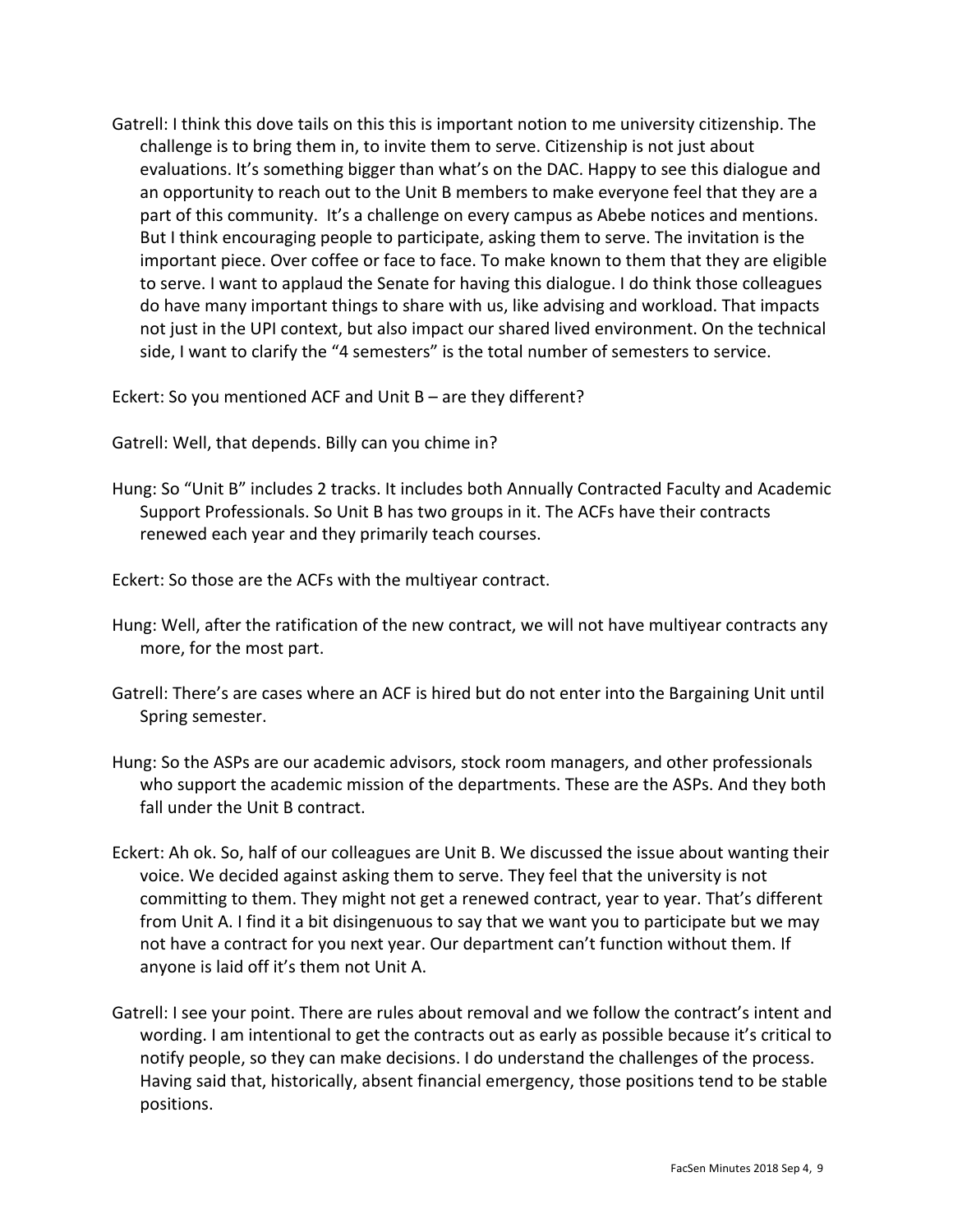Eckert: Except in the past 3 years it's been the exception.

Gatrell: Well, I will suggest that it was a very different environment.

Eckert: Yes but it's still fresh to a lot of our colleagues.

Gatrell: Yes, I certainly recognize that, and I don't mean to be dismissive of that.

- Eckert: Yes, I too, want to be in an environment where everyone is a part of it. But at least when I talk to my colleagues, it's very frustrating because some of these colleagues want to be Unit A but they are part time.
- Gatrell: I think it's important to make the distinction between contingency, part time, and full time. But I do not disagree at all on the main point.
- Eckert: But we are still asking them to do something for nothing. I personally have problems with that.
- Abebe: I may be only one voicing the concern. First, we need to provide ample opportunity for people who want to serve, to serve. That's to our advantage. We cannot function if people stay away from serving. From my personally experience, some ACF shies away from service. They don't see themselves as part of the community. Setting aside the current contract, to equate faculty members who have spent so many years to attain the rank and to put in the effort, with the differences in hiring conditions, so on and so forth, to those who do not have the same conditions and requirements. We need to open up as much space to serve. There is credit to all of us who contribute to this institution, but there are differences that cannot equate. This idea of seeing people as identical as far as faculty, I don't think I am with the rest of the group.

Gatrell: I did not intend that impression.

Abebe: I didn't think that you did.

- Stowell: That's a big topic. Maybe a little thing can help. I did specify in the message who can run. I made a point to specify that Unit B and chairs can run. But I've always wondered why do we wait 4 semesters? Is it because we don't think they know the campus? Or they might not make a wise judgement as some who have been here longer? Why is that? Why wait 4 semesters? There might be people who want to jump right in. Is there justification to maintain that wait?
- Brantley: I wonder if Carole Collins-Anjalas' decision to participate now is a result of having to wait for that period.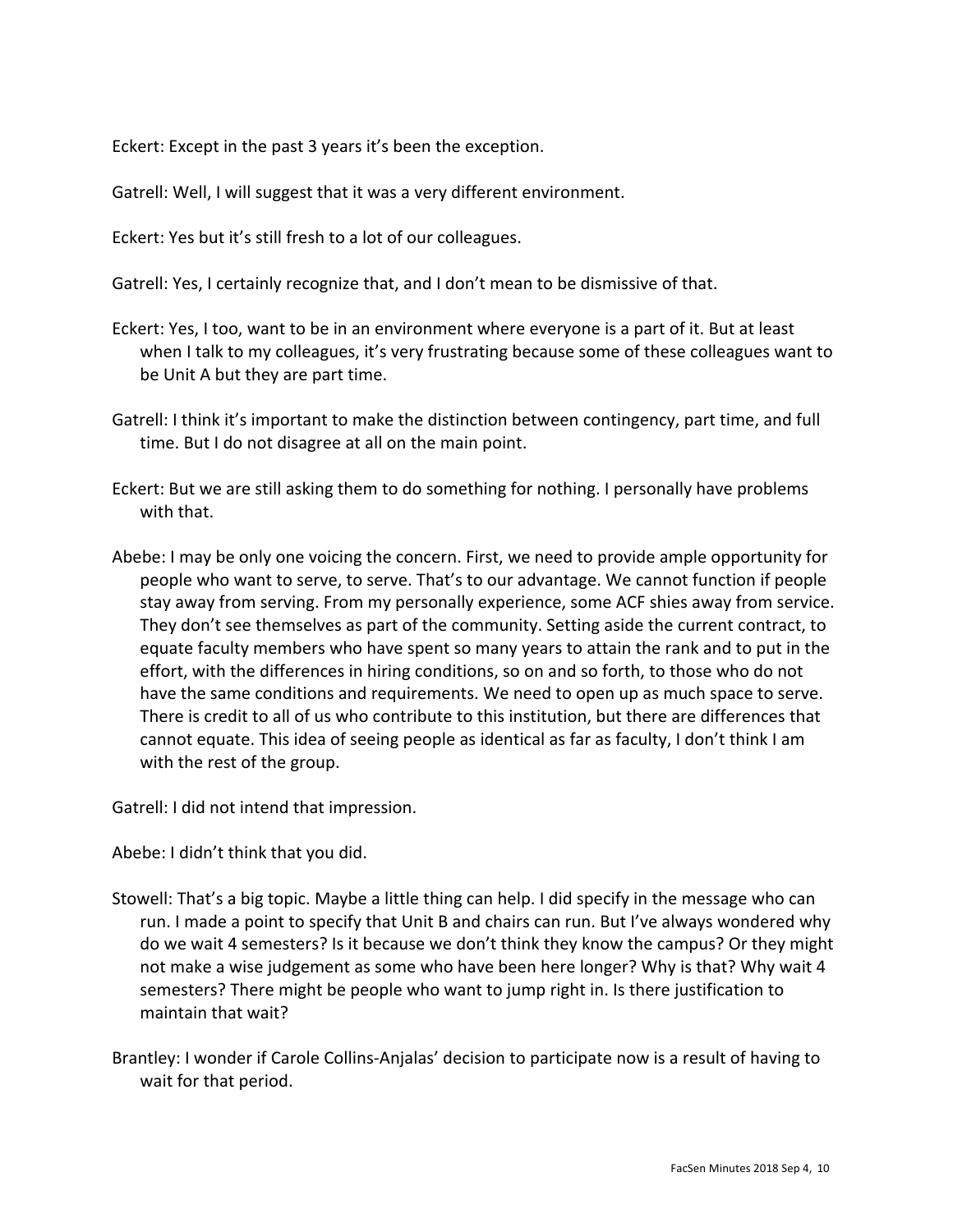- Abebe: I think a correct response, or part of it, is that the attitude of the institution. Reason is that the institution has certain interest to keep certain group of faculty. The institution hires ACF due to flexibility issues and economic reasons and so on. So that attitude is reflected through what the rest of us do. That's a partial answer. It's not fair to the institution to correct that because the institution has a vested interest to keep it going.
- Hung: I want to comment that the 4 semester language. I wasn't there when the language was drafted. But from just reading the language, it seems like the 4 semester issue was really about Unit A, and then they just didn't think about how it applies to Unit B. Which frequently happens because we tend to have our blinders on, as the writers were probably Unit A. I don't see a thoughtful examination on how the language can be equitably applied to the two populations of faculty. So how we resolve it moving forward – in terms of 4 semesters, I am happy to see it reduced or removed because it's a barrier, especially for any ACF. But I also think we need some bylaw to adjust for the contingency that if a faculty is elected for 3-year term and then does not get their contract renewed. As rare as that might be, that could happen. So our bylaws need to address that.

Stowell: We do have language addressing vacancies.

Hung: Ok, so that will just fall under that section about vacancies. That's fair.

Chahyadi: Can we differentiate unit a and unit b members? For Unit A they will need 4 semesters. Then for Unit B, they can serve immediately. As I understand it, for a new professor, it's good to have time to get their career going first before getting too spread out in service. It's good for new careers.

Stowell: It also protects them from doing too much service.

Eckert: Yes, I think we should leave the language as is and let people have two years before they start serving on the Senate.

Bruns: Have we had any unit b serving on our Senate? To anyone's recollection?

Gosse: Have we ever had a chair?

Stowell: Yes, Andy Methven from Biology. And Tony is currently chair for KSS.

Bruns: I ask because Unit A has a service component, but Unit B does not. What benefits do Unit B get? I mean yes there's the university citizenship component. So maybe a dedicated seat? Where they have a voice from someone representing them. That way we know there's a spot for Unit B, and we won't have to keep asking them to apply each time because the position is already marked for it. What do you all think?

Gosse: Can we ask them? Can we get a survey together?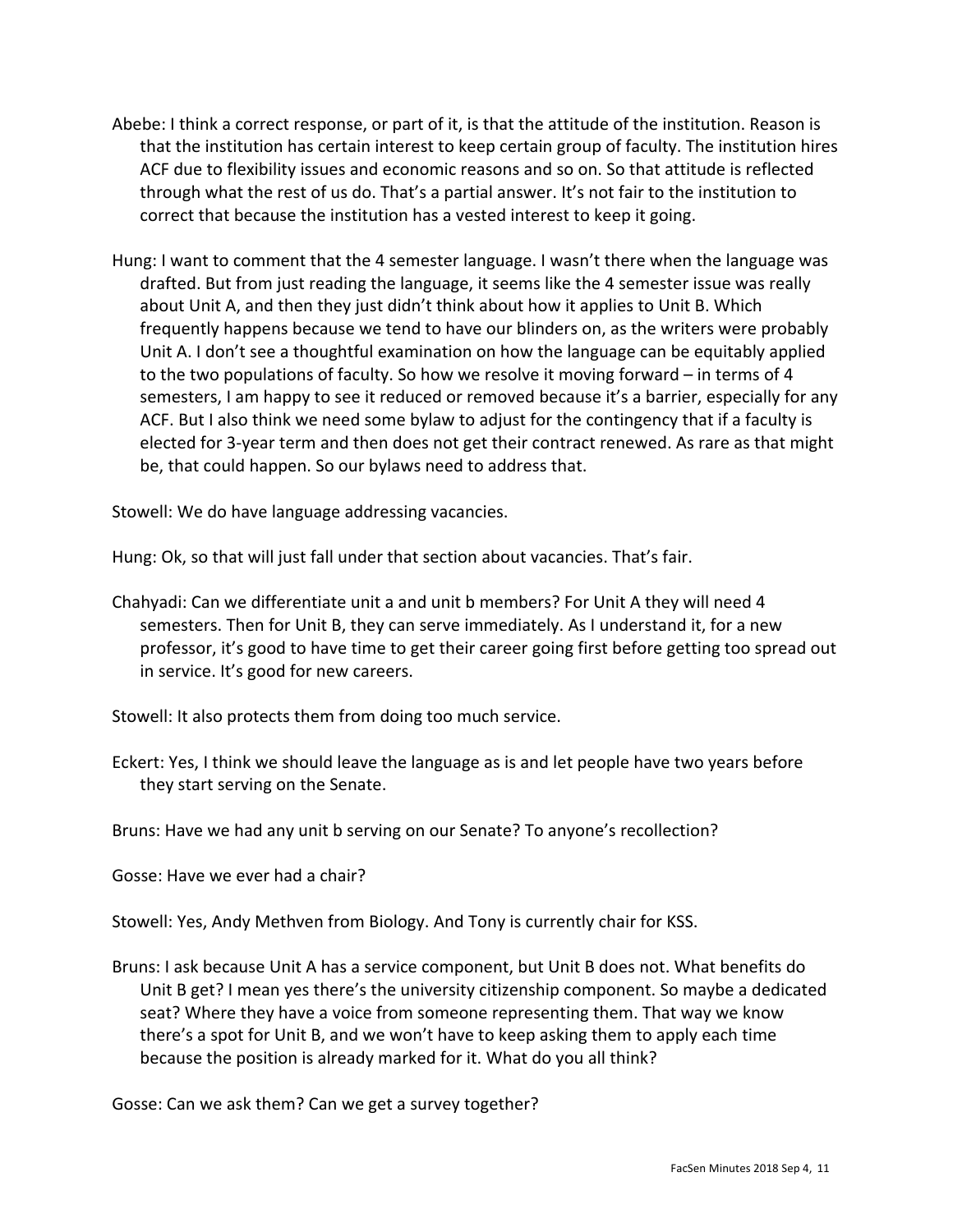Hugo: It's a big ask. Unit A gets evaluated on service. Unit B is primarily evaluated on teaching classes. If we have a seat dedicated then there's a pretty large pressure.

Bruns: So it's back to asking them.

Gosse: I love the idea of having different voices and different types of faculty. But we should ask. Some kind of quick survey?

Bruns: Well as I plan to meet with every departments. I could ask that.

- Hung: I think if you have a dialogue, that'd be good. But I think an anonymous survey will get you a more accurate view.
- Corrigan: I am hesitant to have a dedicated seat, then it comes across as we have *one* seat. That may discourage some people.
- Bruns: I don't know how we'd deter something that isn't already here. They are already not running. I think if we have a seat then it's actually a step up from where we currently are.
- Corrigan: Will it be othering? Like "hey we are Unit A and you have your Unit B seat." It might go against the idea of us being a community.
- Bruns: We can make it clear on the election. We can have a dedicated Unit B seat ad make it clear to the campus that we hope someone will run for it, and if nobody does, it remains open. I don't want to pressure people. Then the rest of the seats will be open to all Unit A and Unit B and chair.

Hung: I think this merits more discussion. Maybe come back to it next time?

Shared governance proposal:

Stowell: We began this last year, and I went to many places and had discussions. Present consensus as we go forward. CAA is okay with min level of curricular approval at FacSen, such as executive action that will be on the agenda. They can be called up for further discussion but the default is to go forward with CAA decisions. What they do not want is a separate and duplicate role of CAA where FacSen can theoretically over turn things that they have done. Also why they thought some representation at the FacSen might be important as we discuss curriculum matters. I have talked to CGS and COTE. I want to call attention to fact that almost every senate in Illinois, the FacSen does have primary responsibility for curriculum at some level, whether designating committee, or a separate committee to make recommendation to senate, at varying levels of details. Really, we are in the minority that we are detached from the process. Ultimately there needs to have some by law change. We need to figure out the relations between FacSen and the 3 bodies. The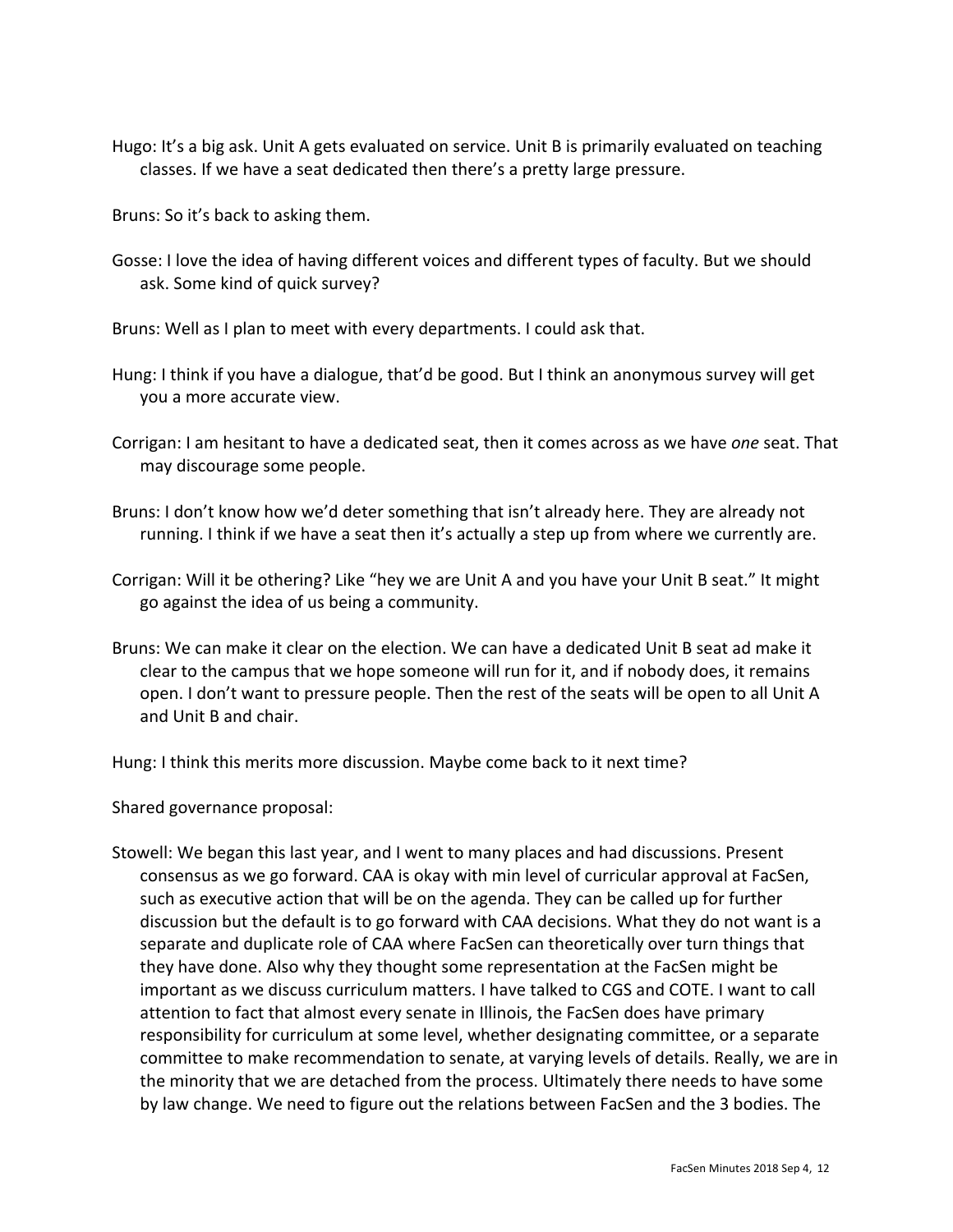constitution is ambiguous. It specifies the creation of these groups, but not how the FacSen relates or communicates to them.

Eckert: The Senate constitutions say that we will run elections for them.

- Stowell: Yes it says we will do that but it does not specify that we have a reporting line from them. I think the general consensus is that we would like to see greater communication amongst these committees. The FacSen can take on a minimal role, at least on new programs. I am not talking about revising existing programs or course proposals. Nothing more than what would come through to me as the accreditation liaison in similar to my role to IBHE. Also thought this will be one way to demonstrate our response to the comment from Higher Learning Commission. At a maximum if it requires Senate approval by executive action that means there's a few days of delay 4 to 12 days. It's not a dramatic change to time line. When they do present new programs, if members of Senate are invited that we go attend the presentation. That way, any concerns will get a chance to be addressed before the CAA decision gets to us. This will show that we have addressed the communication issue identified in the report. It will be one or two meetings a year for a Senator, since program creation is slowing down. We will have senate liaisons to bring the need to pay attention to certain issues to us. Bottom line is then we get investing a little more in learning about new programs, we approve them by executive action, and we have a senator who will invest more in learning about new programs. Comments?
- Eckert: I thought the idea is that FacSen will oversee new programs. Did I misread him? So you're suggesting it won't happen, that we will just accept it.
- Stowell: No it will. It will come to our agenda. It might be a new program in Exercise Science. We will have been involved when it is presented at the CAA. Then on our agenda, what they do at CAA is that it is an executive action request, so it doesn't require any discussion and as long as it's on the agenda it's approved by default.

Eckert: So we could axe it? We could decide to discuss and comment on it?

Stowell: That's true with anything that CAA does. If that's an executive action, then what's weird is they can put it on the full agenda for discussion. They don't want us to re hash things that they are done. So if we go to their meetings, we can raise our concerns. So when it comes to us, we just need to approve it.

Eckert: That doesn't seem like what the Provost wants.

Stowell: CAA's major concerns are that the FacSen doesn't have college-level representation. So why bring a curriculum issue to a group that, potentially, doesn't represent every college. And also, don't we trust them?

Bruns: I can see their point.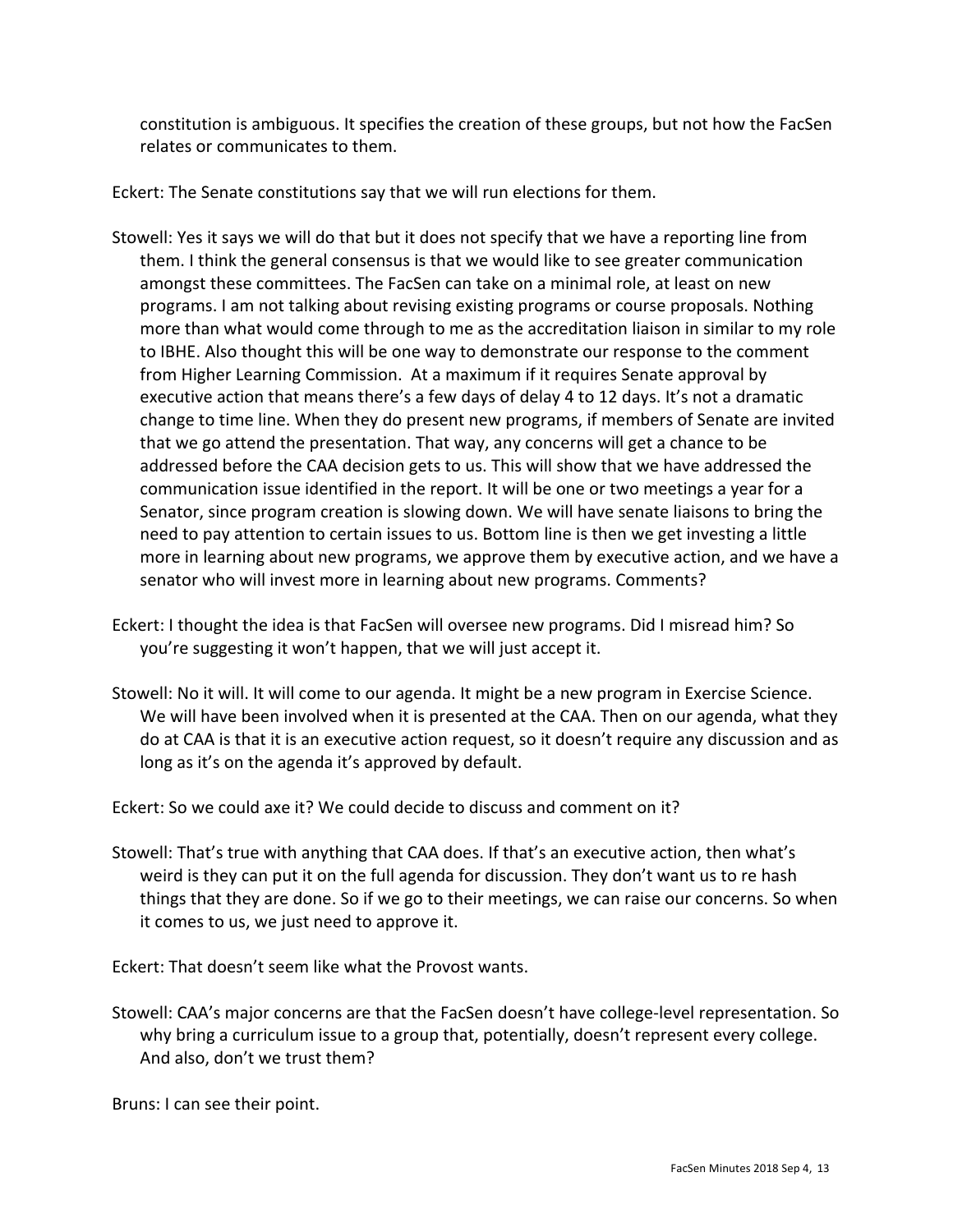- Abebe: So the FacSen shall approve by executive action unless there's already an agreement on that. I think we can overcome that problem. I don't think it should be just the executive committee.
- Stowell: No, it's not the executive committee. "Execution action" in CAA means the whole committee, by default, the action is approved.
- Abebe: I see. I don't see why there is a problem that they perceive, except what I read in the newspaper. If someone is against it then they will continue to be against it. Can we improve on this language by simply suggesting that FacSen shall approve by executive action on all recommendations from CAA, to address their fear? I don't think we should open up every issue ad re-evaluate their decisions because it's duplicating effort. So we will have a semblance of process and we will be in line with our sister institutions. I do want some process with some accountability.
- Stowell: So maybe you and I can talk some to work this out. I am by no means saying this is final. We want to get feedback before we put something out there.
- Hung: It is my understanding that right now the plan is to have a FacSen liaison to the CAA. I envision it as similar to subcommittee work we currently have where a senator will volunteer for that position, like for Faculty Forum. I am trying to see the outline of their responsibility. What is their workload for being in this liaison work. Will they be required to attend X number of meetings, or just when new programs come?
- Bruns: To follow up that, I am thinking to reach out the CAA and CGE and COTE to have monthly chair meeting? Will that address this?
- Stowell: I think it's good idea but we need to codify the process. I the current proposal, I deliberately did not specify that. It states as "regular." I didn't want to say "every" meeting because some of them meet once a week. They should be in communication more frequently. But I didn't want to specify a particular number, necessarily.
- Hung: I see two sides to the tension. On one hand, the liaison should be our ears on the ground, so to speak, so that if there are issues we know about first, we can have a dialogue before it comes to the executive action and then we say "whoah what is this." So that' the intent. In order to carry out that function, they really need to be fairly involved with their respective committee. That means that for some committees, the work load can be the same, if not more, than the FacSen itself. If we are cognizant of that, we can maybe put some flexible language in there, like "depending on the work load, we may appoint more than 1 person for the liaising."

Stowell: I didn't want to specify the number of meetings.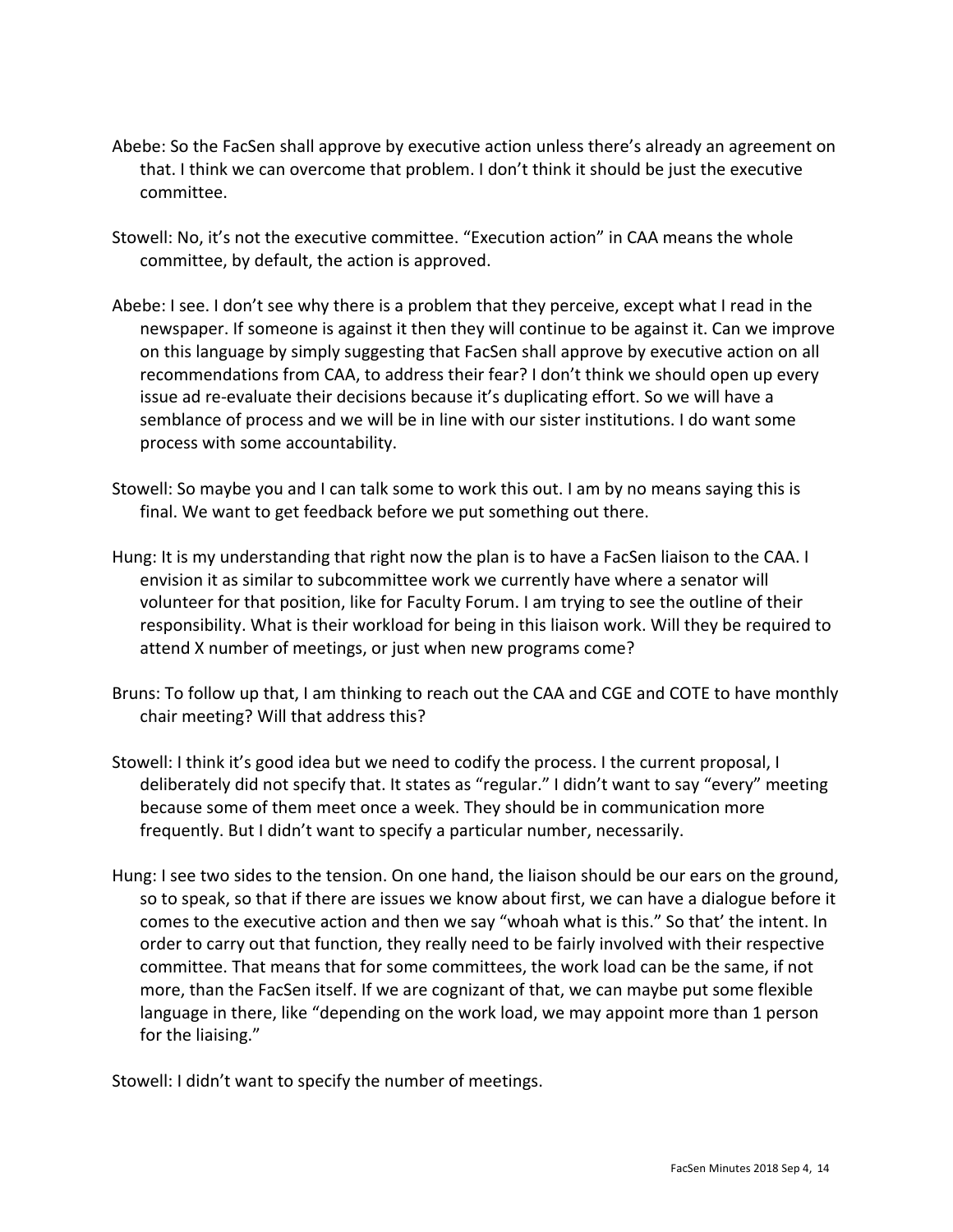- Bruns: I don't think we have the perception that the CAA or CGS or COTE are rogue committees that need overseeing. I think we should address what is asked of us. The issue is what was brought up by IBHE and what the Provost brought up to us. What if we do the executive action to approve, and then if we have problems then we talk about it. Otherwise we will approve it, then it's done.
- Abebe: We can address with the language. What we are trying to solve is a governance issue, not a curriculum issue.
- Brantley: I envision the liaison as not attending every meeting. But they will be paying more attention to it. Since we are now all members of the D2L CAA course, the liaison will pay more attention, then attend when they see the need.
- Bruns: I don't want to give them the impression of us looking over their shoulders. They do a lot of good work on these committees. I have always been comfortable with FacSen having an oversight role, but a very very soft one.
- Brantley: I don't intend to sound like it's an oversight, looking over their shoulders kind of thing. Just greater knowledge and be more cognizant.
- Stowell: I am comfortable leaving it in but making it as broad as possible, while also codifying it. If you just say you need liaison, then they won't know what to do. I am more comfortable with the latter part of the statement: "liaison shall provide regular updates on curricular updates to the Faculty Senate." Whether they get the information from going to the meetings or combing through the minutes, it doesn't matter to me. They key is if we want to know more, we will have to pay more attention.
- Gordon: I think having a liaison is a great idea. I am serving on the CAA. If there's any concerns of questions I can also help bring those issues here.
- Eckert: We originally said that the Senator will be a member of the CAA. So we just sit in and observe, right?
- Stowell: In the most extreme we could have made them voting members of these committees. We could make them a voting member. The greater problems of getting them to serve has pushed that issue to the side.
- Eckert: As long as they get the communications they can choose to attend or not attend. That will make things easier. That will mean you're not serving on 2 committees.
- Bruns: One of my concerns too we are struggling to get people to run for senate. The executive action option solves what we need to solve. The liaison position if we do that, make it broad and open so people can choose to do what they need.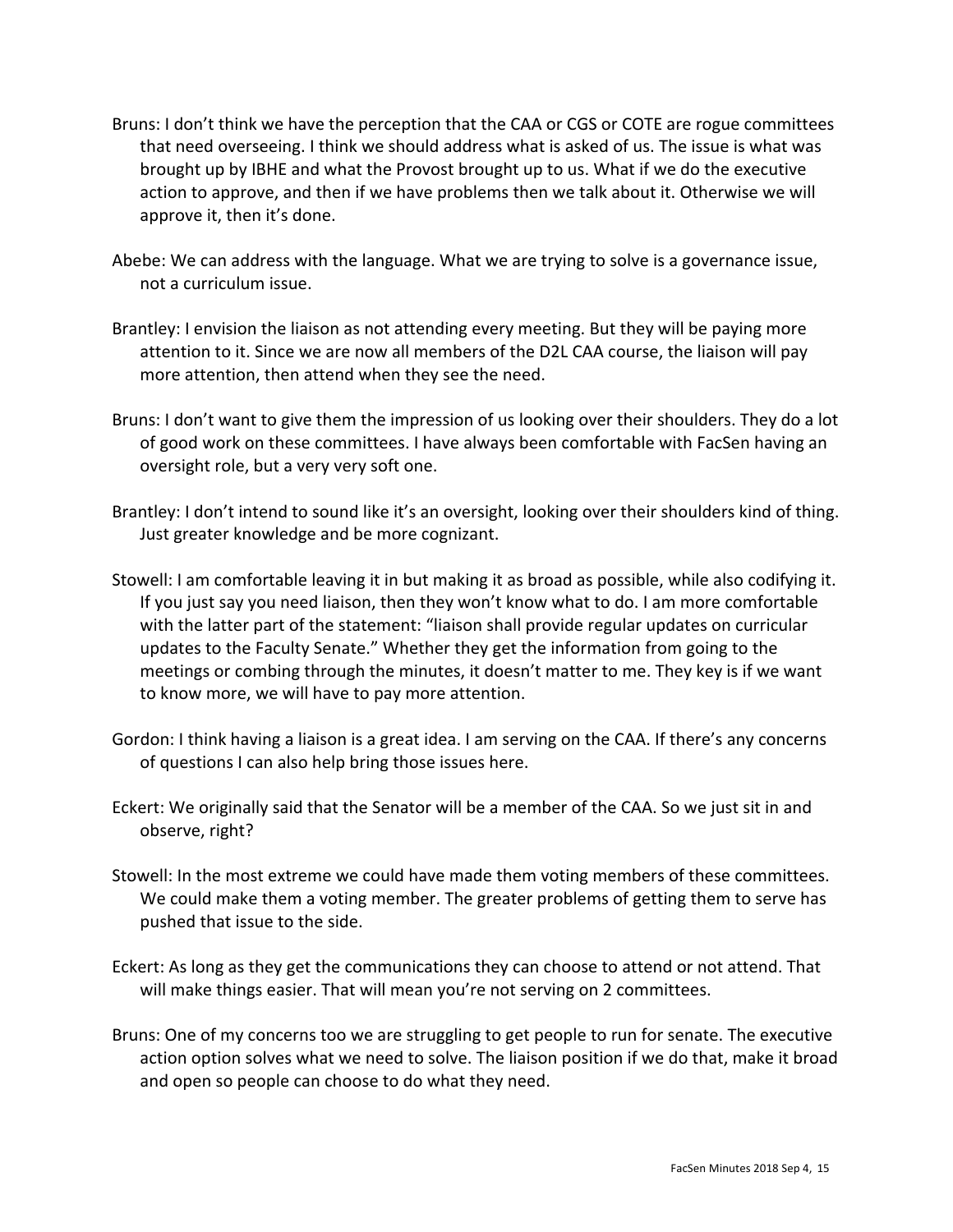Hugo: Since CGS is same time as us then it's not possible at all for a Senate liaison to go to their meetings.

Bruns: Good point.

- Stowell: I will draft more final language for voting next time. Liaisons won't, I recommend, serve on other subcommittees.
- Hugo: For your other recommendations, the Award committee needs 3 people for the Mendez Award.

## Merging subcommittees

Stowell: We have 3 on Executive committee. We don't have to change bylaws, but we can combine elections and nominations, with 3 people serving, including vice chair. Combine student, staff, relations as external relations committee with 3 people serving. 2 on Faculty Forum. 3 on Award. Then 3 liaisons. Some will have to do some double duty if we need 3 Awards committee. But if we combine those as is, then everybody will just serve on one. Except the Vice Chair, who is also the elections.

Eckert: And the Vice chair doesn't get any CUs.

Stowell: Yes, the Vice chair doesn't get any.

Hung: It is a labor of love.

Abebe: Who are the members on the Faculty Forum?

Hung: Right now it's just you. May I suggest we have the discussion we need to have about the future of the Faculty Forum before soliciting volunteers for the committee.

Abebe: Ok that makes sense.

Stowell: Besides we are 5 Senators down in number so it's harder to have everything covered fully right now.

Bruns: So discussion on combining committees?

Hung: I think we really need to do that. If not all of that then at least most of it. I really think the student/staff/city committee can be a committee of 3 and do all that needs to be done. I think the election and nomination combining makes sense since you communicate closely when you do your work, so might as well be one committee. I would also make the point that in addition to these standing committees, we also have plenty of ad-hoc committees in each cycle, such as the vitalization one last year and now the re-arrangement one. So the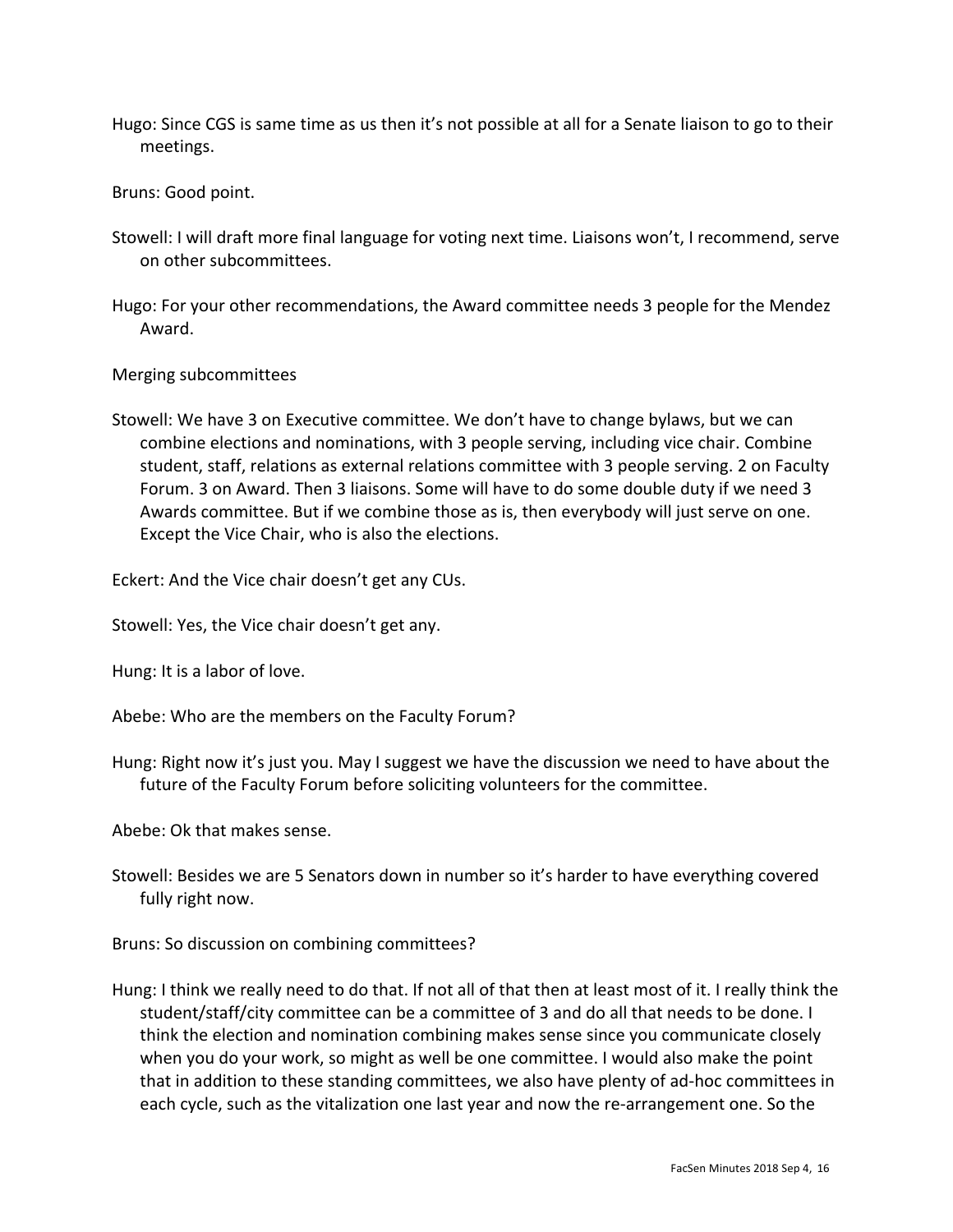more we can streamline these committees the more human resources we can use to address these as-need tasks.

Bruns: Question: The Award committee does 2 awards?

Hugo: Yes one each semester. So you can have a 2-people committee and draw in a third for the Mendez award.

Bruns: Maybe combine forum and awards committee?

Abebe: Yes, I was thinking the same. But what does the Award committee think?

Hung: Eckert is the point person that.

- Eckert: Can we make the Awards committee in such a way that since the Mendez award is by the whole Senate, can we just make the whole Senate vote for that?
- Hugo: I think that's going to be very hard. Some years we have 3 or 4 applicants. Having everyone review and then come to consensus will be a lot more time consuming.

Eckert: So the second one you need a committee anyway.

Hugo: Yes that's a set award so you need a set committee for it.

Bruns: So do we want Stowell to prepare a final proposal and bring it back to us? Does it require bylaw changes?

Stowell: Yes.

Eckert: Yes and we still have to do faculty forum.

Hung: Especially since we now have a Presidential lecture series, it's time to think what the role of Faculty Forum is. I think that merits a discussion before we proceed. Let's get over this Faculty Forum first.

Bruns: I like the idea of combining. They can run the awards, and then run the forum.

Eckert: But anyway it wouldn't happen right now, but after we get the bylaws.

Hung: It probably won't happen till next year by the time we get the bylaws through.

Corrigan: Changing the name of the Student/Faculty and Staff/Faculty committee to "External" maybe opening up too much. Does it mean we're also relating to the administration? The city? Is that opening up too much? Or is that the point?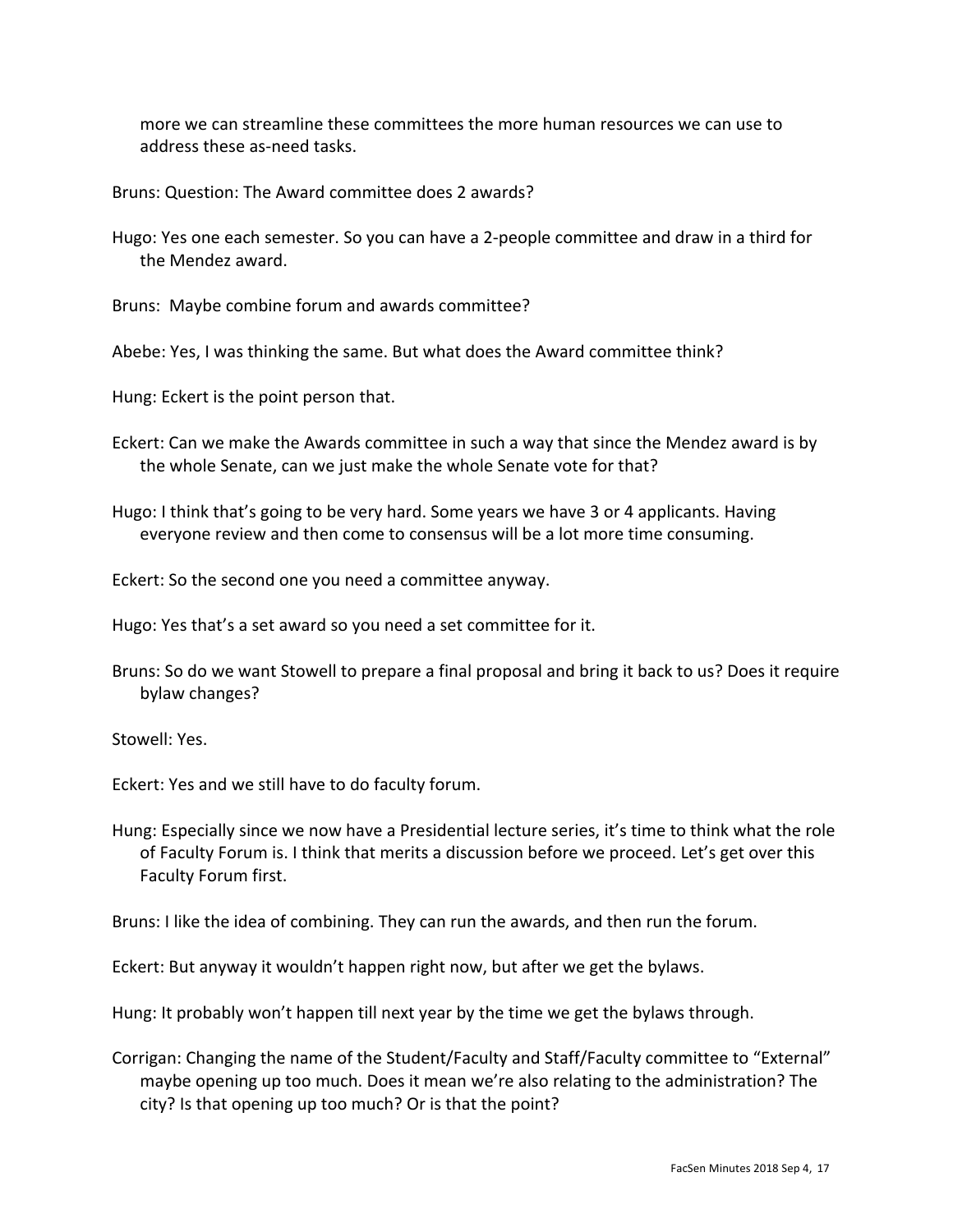Hung: Is there a better name for it?

Bruns: Senate relations?

Hung: What about Campus Governance or Campus Relations?

Bruns: There are other bodies involving in governance though.

Hung: We will try to come up with something more fitting as a name.

Corrigan: I don't have a problem with that I just want to clarify on the name.

- Hung: Well we did forgo the city representative, reference last year's discussion about the city committee involving Senator Wharram. So I am the same thought as you do with the word "external" because it seems to be between campus and the rest, and not within the campus.
- Bruns: Why don't we call it the Senates Relations committee? Because that's the relations between the Senates.

Hung: That's as good as any other name.

Bruns: Stowell will figure something out.

Representation by college:

Stowell: Our current roster does have good representation across campuses. Maybe half the seats are tied to colleges. Except we are missing from CEPS. We have 4 form CLAS, 3 from Booth, 1 from LCBT, 2 from HHS. So this relates to the discussion at CAA – if FacSen is getting involved in curriculum matters, then there should be college representation. That means that for some of the smaller colleges, we're just adding more burden to their workload in service. One idea is that we can have half the seats reserved for colleges and some at large. It might be 1 from Booth, 4 from CLAs, 1 from CEPS, 1 from LCBT, and 1 from HHS. Then the other 7 seats will be at-large.

Hung: I like the idea.

Eckert: Yes that makes sense.

Hung: I like that there's at least 1 seat for each college. Half the body is at-large. Only downside I can see is that it can be very difficult to get someone to run. So what happens if we can't get a candidate from a particular college run? So we might need a by-law line addressing this.